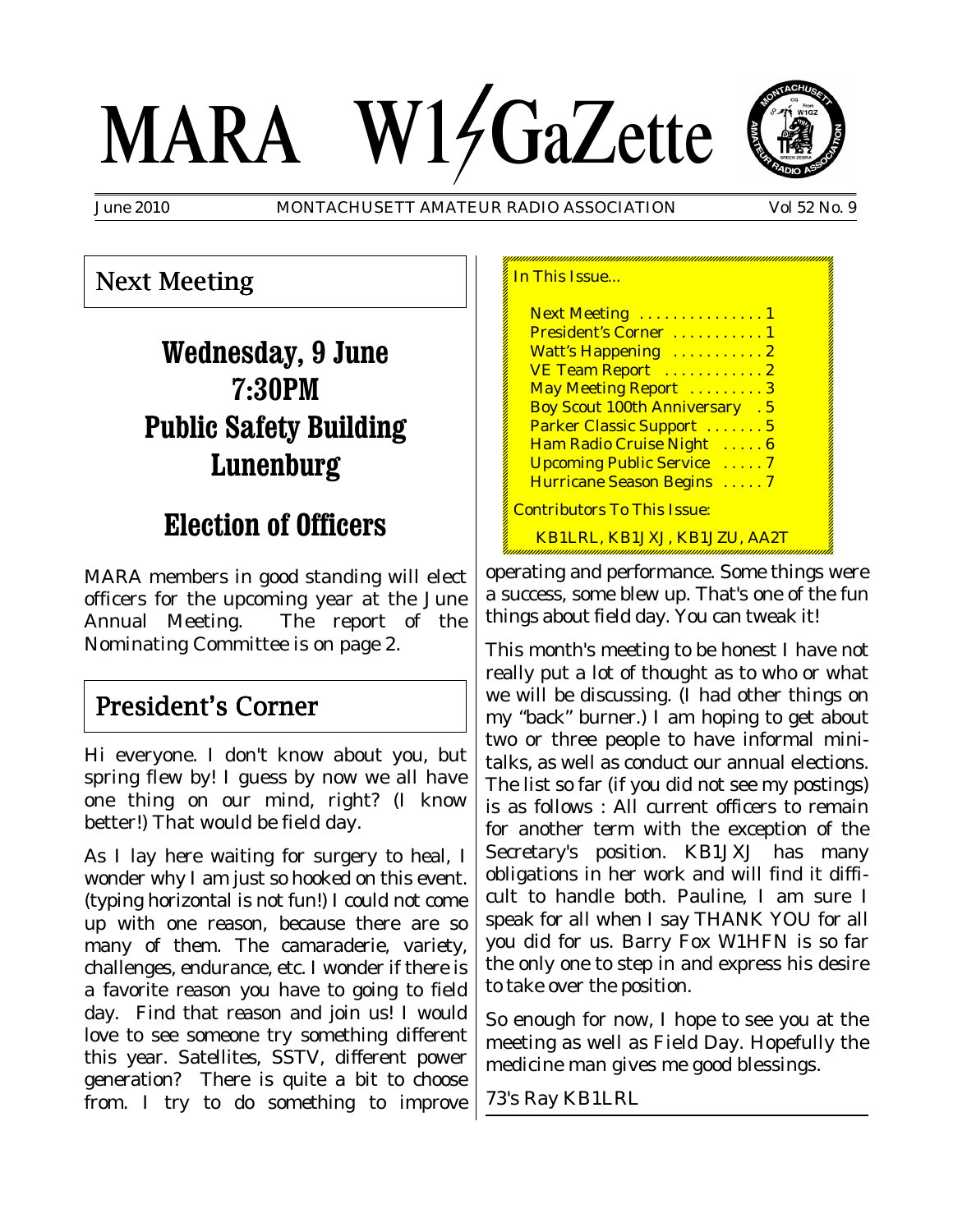# Watt's Happening

#### **Sundays, 0800 local 5330.5** (ch 1) USB

Western Mass Emergency 60M Net Alternate frequencies are 5346.5 (ch 2), 5366.5 (ch 3), 5371.5 (ch 4), and 5403.5 (ch 5).

#### **Sundays, 0830 local 3937**

Western Mass Emergency Net. Alternate frequency is 3942 in case of QRN, QRM, or frequency in-use. Also a good idea to scan up and down 10kHz if you cannot find the net.

**Sundays, 0900 local 145.45-** Montachusett Emergency Net

**Mondays, 2000 local 147.525 simplex** Worcester Emergency Simplex Net

**Tuesdays, 1930 local 145.37-** Templeton Emergency Net

**Wednesdays, 2100 local 28.341** Harvard Repeater Club 10 meter sideband net "Activity Night"

**Nightly, 2100 local 146.97-** Central Mass Traffic Net

**First Monday, 1900 local 3943, 7245** RACES Net

**First Wednesday, 2000 local 3915** K1ARC Red Cross Net http://www.qsl.net/k1arc/

**Sunday, 20 June, Cambridge MA** Flea at MIT; 3rd Sunday April - October

**August 27 - 29, Boxboro MA** ARRL New England Division Convention

**October 15, 16, Deerfield NH** NEAR-Fest

Additional events are listed on http://web.mit.edu/w1gsl/Public/ne-fleas

# 2010 Nominations

The Nominating Committee for the 2010 elections proposes the following slate:

| President        | Ray Lajoie KB1LRL              |
|------------------|--------------------------------|
|                  | Vice President Bill Leger N1UZ |
| Secretary        | <b>Barry Fox W1HFN</b>         |
| <b>Treasurer</b> | <b>Gordon Lapoint N1MGO</b>    |

All nominees with the exception of Barry are the incumbents.

Additional nominations may be made from the floor at the June Annual Meeting.

# VE Team Report

There were no pre-registered candidates for license exams in advance of the May exam session so that session was canceled.

The MARA Volunteer Examiner team schedules monthly Amateur Radio license examination sessions on the 4th Wednesday of the month. The examinations are given in the Lunenburg Senior Center "Eagle House". The Eagle House is located behind the Lunenburg Public Library.

All classes of licenses are tested. Candidates must bring the \$15 examination fee and photo identification. If the examination is for an upgrade to an existing license, the original and a photocopy of the current license must also be brought.

The next session is scheduled for June 23; the Wednesday before Field Day. Contact Paul Upham KD1YH to pre-register. If no candidates pre-register the session is canceled.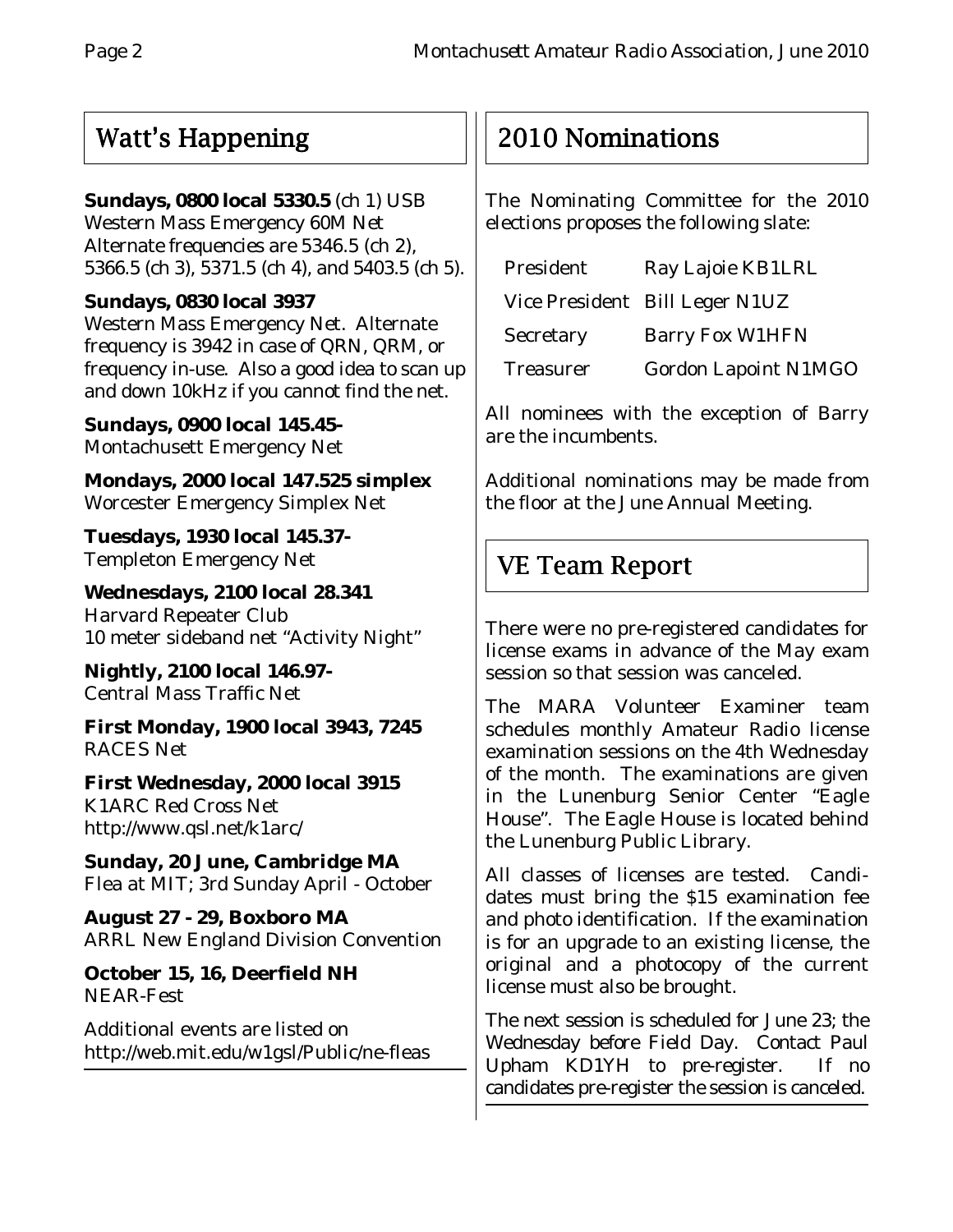# The MARA W1/GaZette

is published by the Montachusett Amateur Radio Association just prior to the monthly meeting. The newsletter is distributed free to members and friends of Amateur Radio.

Contents copyright © 2010, MARA. Permission to use in other Amateur Radio publications with credit to MARA is hereby granted.

The deadline for materials to appear in the W1/GaZette is noon on the Sunday before the first Wednesday of the month.

#### **NEWSLETTER STAFF:**

| Editors:   | <b>Ralph Swick KD1SM</b>           |
|------------|------------------------------------|
|            | <u>978-582-7351 kd1sm@arrl.net</u> |
| Webmaster: | <b>Paul Upham KD1YH</b>            |

#### **MEMBERSHIP INFORMATION:**

|                     | <b>Club Secretary: Pauline Carulli KB1JXJ</b>     |              |
|---------------------|---------------------------------------------------|--------------|
| <b>Annual Dues:</b> | <b>Regular</b><br>Family                          | \$25<br>\$30 |
|                     | <b>Fixed income</b>                               | \$15         |
| <b>Meetings:</b>    | 2nd Wednesday, 7:30pm<br><b>September to June</b> |              |

Mailing address: MARA PO Box 95 Leominster, MA 01453 Web site: http://www.w1gz.org/

#### **OFFICERS:**

| Ray Lajoie, KB1LRL<br>rplajoie@comcast.net                                              | <b>President</b>      |
|-----------------------------------------------------------------------------------------|-----------------------|
| <b>Bill Leger, N1UZ</b>                                                                 | <b>Vice President</b> |
| <b>Pauline Carulli, KB1JXJ</b><br>kb1jxj@arrl.net                                       | <b>Secretary</b>      |
| <b>Gordon LaPoint, N1MGO</b><br>n1mgo@arrl.net                                          | <b>Treasurer</b>      |
| <b>Charlie Cayen, KT1I</b><br>kt1i@arrl.net                                             | <b>Trustee</b>        |
| <b>MARA</b> owns and operates the W1GZ repeater on<br>145.45 (CTCSS 74.4) in Fitchburg. |                       |

# May Meeting Report

#### de Pauline KB1JXJ

12 May 2010

Lunenburg Public Safety Building, Lunenburg MA.

7:30pm Call to order and Card sort begins

8:40pm Report of nominating committee

All except secretary have agreed to keep their positions

Need a candidate for secretary

Elections will be at the June meeting

Field day: insurance papers needed. KB1JXJ will tell N1MGO to get the papers required and send to the person in charge in Westminster

Bill, N1UZ will take of the \$100 deposit as it is refunded at the end of the weekend.

Pizza and refreshments were served at the end of the card sort

The club thanks Mickey, WB1GFZ, for the donation of the refreshments.

8:45pm Adjourn

Respectfully Submitted Pauline R. Carulli, KB1JXJ **Secretary**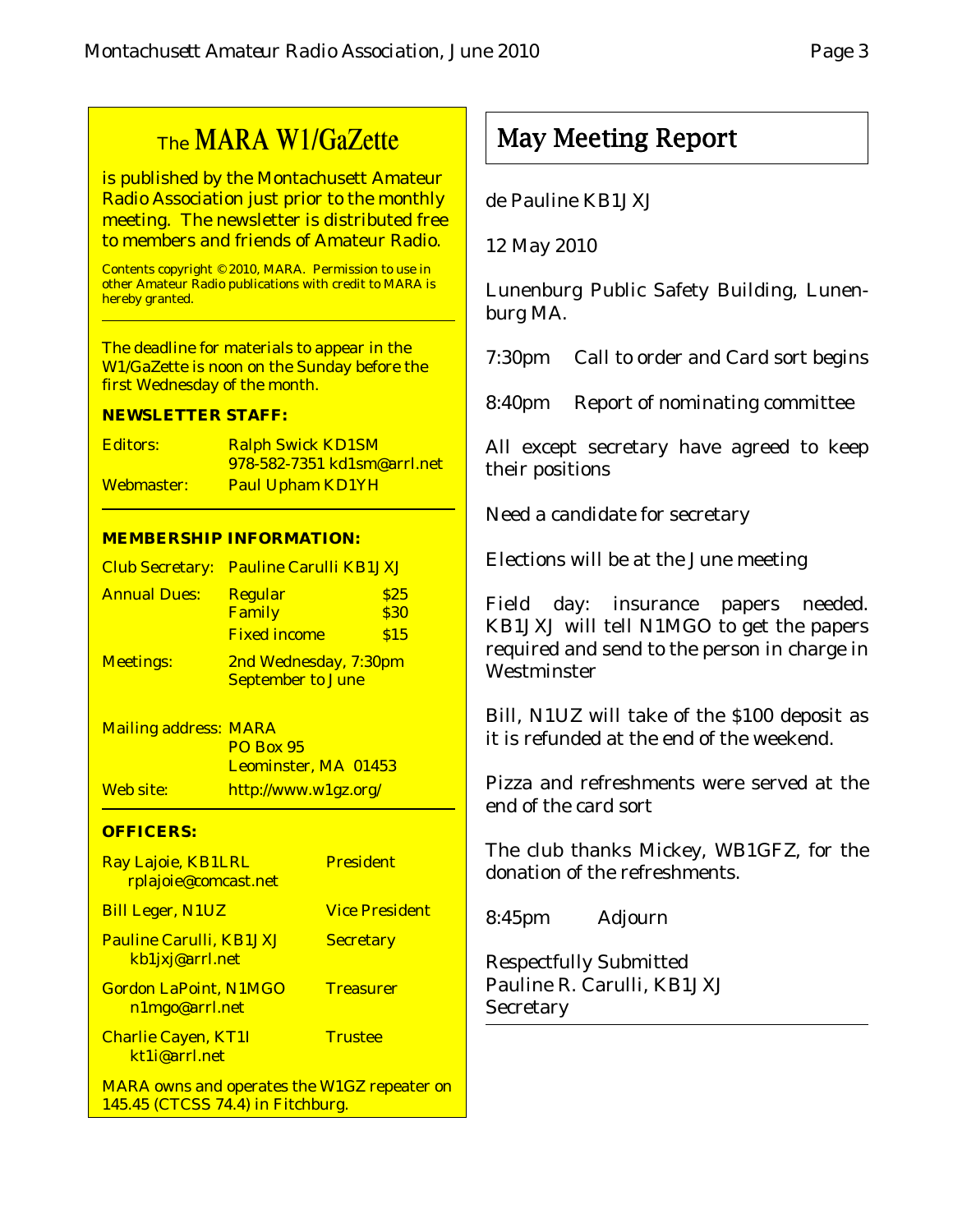

above: MARA members and guests sort 12,000 QSL cards in under 2 hours. Thanks to Stan KD1LE for providing the sorting boxes.

below: A variety of sorting techniques are seen in use. [KD1SM photos]

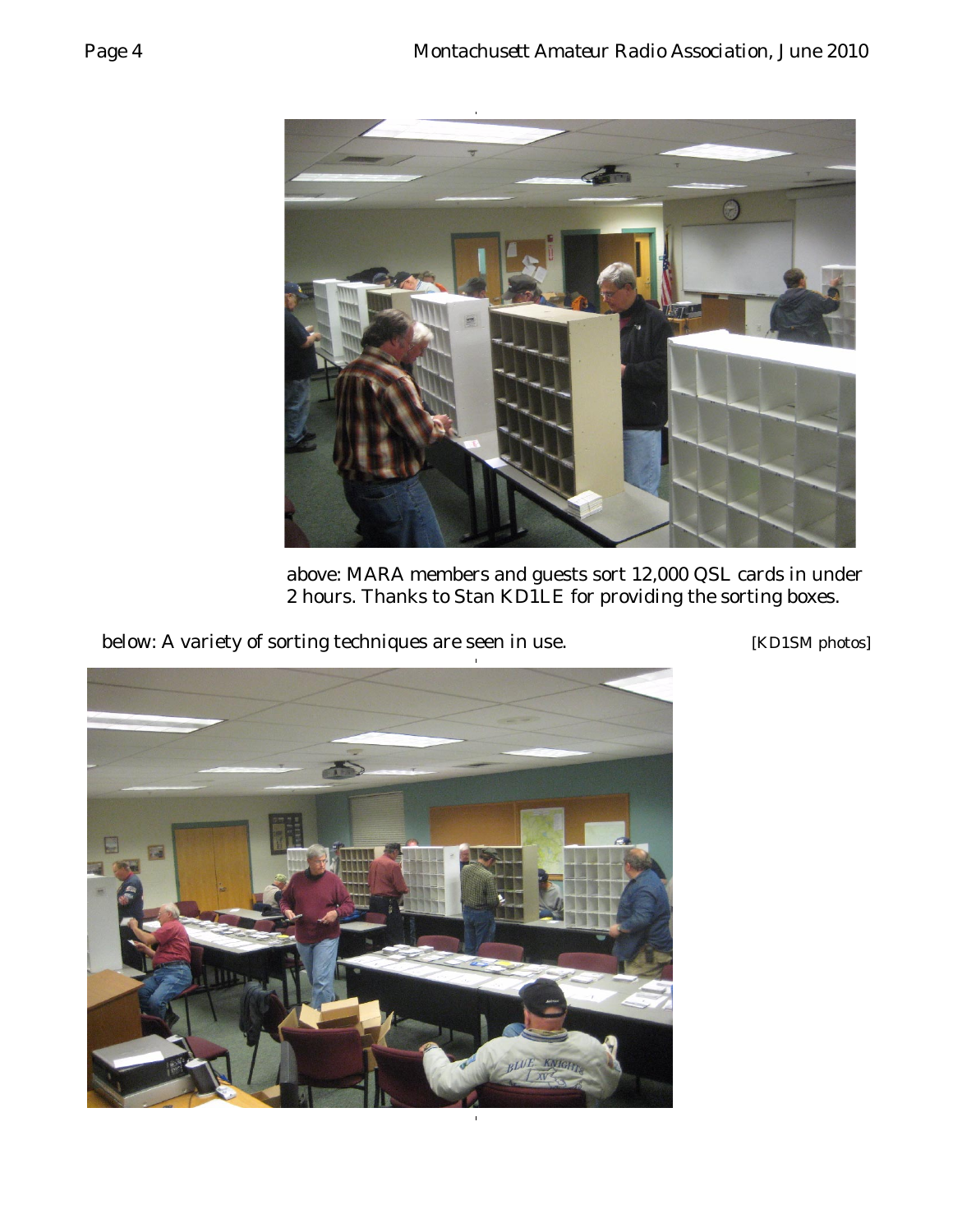# Boy Scouts Celebrate 100th Anniversary in September

de Ray KB1LRL

The Boy Scouts are celebrating their 100th anniversary on Saturday, September 18th at Carter Park in Leominster. This event will be a weekend long program involving the scouts in camping there. They are also having a public event Saturday featuring demonstrations of their merit badge activities, as well as demonstrations from various private and public associations including Leominster Police, Fire, and Emergency Management.

Jerry AA2T was asked if a radio demonstration could be set up. He forwarded the message to us. Needless to say this is an excellent opportunity to demonstrate our capabilities there, but also educate the public as well as the scouts.

My thought is to have a few volunteers set up a single band station, running SSB or RTTY, using a simple hamstick dipole or vertical. A nice twist is to use my solar set-up as well to show that aspect of it. Promotional information will be provided as well. I want to be operating as well as encouraging others to do so.

Plans are still in the works. Anyone interested in volunteering for this just let me know.

Ray

The W1/GaZette is not published in July and August. Enjoy Field Day and have a good summer.

# W1SLF Fox Box

In support of CQ Magazine's Foxhunting Weekend May 22 & 23 Bob KB1JZU placed the W1SLF Club Fox in the Lunenburg MA Cowdrey Conservation Land.

This Fox transmits on 146.520 (different from W1HFN's Fox) for 20sec every two minutes.

Bob reported that no finds were logged in the sheet next to the Fox that weekend. Perhaps he'll put it out again.

# Hams Provide Communications Support for Parker Classic

On Sunday May 23rd the Parker Charter School in Devens held its annual 2 mile and 5 mile foot races. MARA members joined the NVARC crew to provide communications support for this event.

The volunteers were Tom K1JHC, Charlie KT1I, Gary K1YTS, Nancy KB1KEF, Ralph KD1SM, Stan KD1LE, John KK1X, George KB1HFT, Larry KB1ESR, Bob AB1CV, and Ken K1JKR**.**

Jerry AA2T ran the 2 mile and finished at the head of his age group. Congratulations, Jerry.



left: Parker participant medallion, courtesy AA2T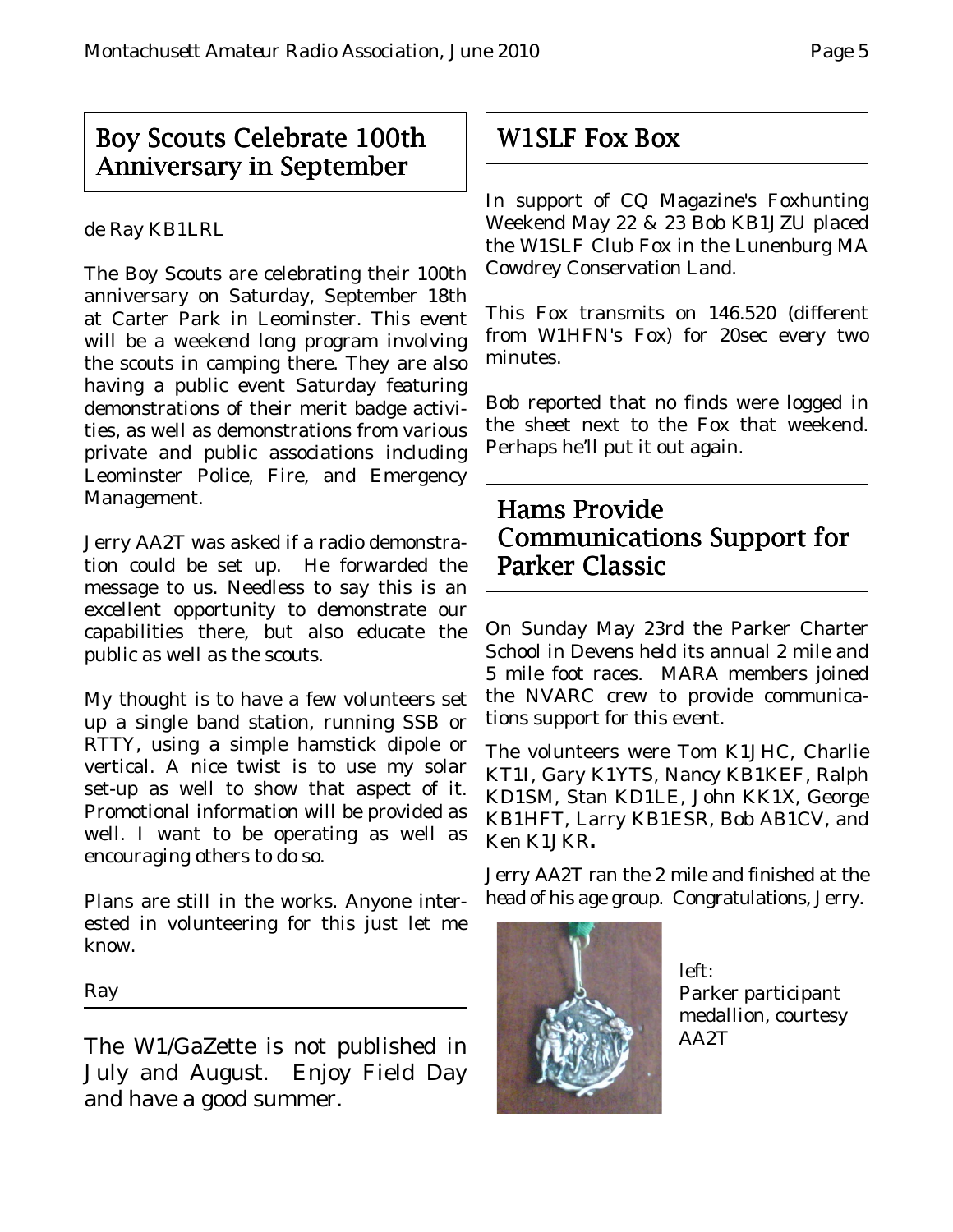



Above: The Parker Classic communications crew; Nancy KB1KEF, Gary K1YTS, Bob AB1CV, Larry KB1ESR, George KB1HFT, Stan KD1LE, Tom K1JHC, John K1YTS, Ken K1JKR, Charlie KT1I. Ralph KD1SM is behind the camera.

# NVARC Slow Speed Net

On most Tuesday and Thursday evenings Bruce K1BG runs a slow speed CW net on 28.123. The net is called at 7:30 PM local time.

Following the net there is an informal roundtable chat on 28.423+ or - depending on local QRM. There are people both above (28.425) and below (28.420) on some nights, so make sure you tune around if you don't find the voice net right away.

# Ham Radio Cruise Nights

Every Saturday Night all summer long Ham Radio Cruise Night 5pm to 8pm at Gary's Ice Cream, 131 Gorham St, Rt 3A, East Chelmsford. Meet other Hams, show off your latest project, enjoy some frozen treat.

- Gary W1GFF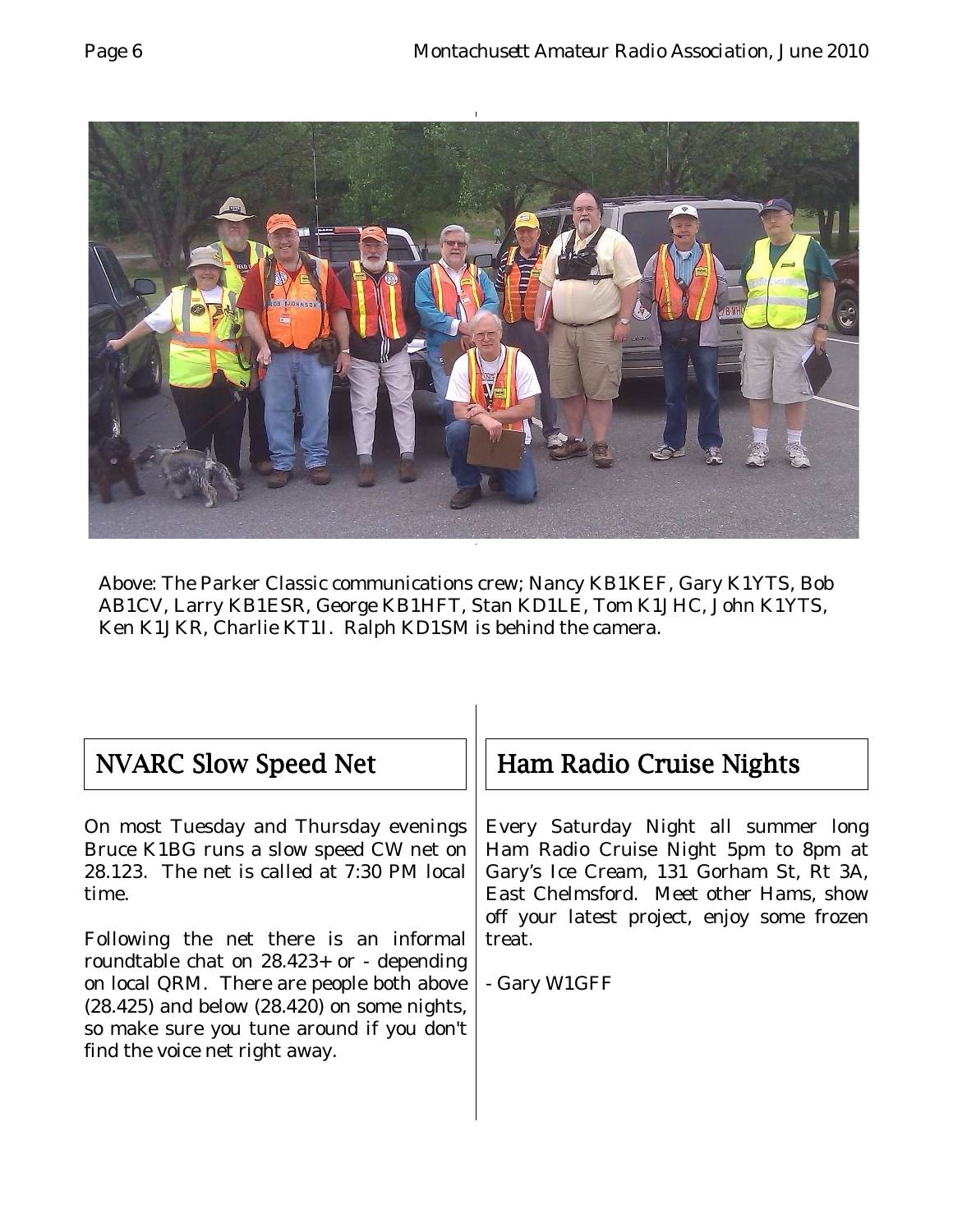# Upcoming Public Service Events

## **Fitchburg Longsjo Classic**

The 51st running of the Fitchburg Longsjo Classic bicycle race will be July 2 - 5. MARA supports two of the four days of racing.

#### **Saturday, July 3**

The Wachusett Mountain Road Race will be held on Saturday, July 3. This course is the longest of the four events.

#### **Monday, July 5**

The Downtown Criterium will be held on Monday, July 5. This event allows the spectators to see the racers pass on dozens of laps.

### **Memory Ride for Alzheimer's**

On **Saturday, July 24** the Alzheimer's Association is holding its annual fund raising bicycle ride to raise donations for researching Alzheimer's disease.

This year for the third year the event will start and finish at Devens. There are 3 courses; 25 miles, 62 miles, and 100 miles.

If you can volunteer for any of these events, please call Ralph KD1SM. Your participation will be greatly appreciated by all the riders and the organizations that hold these events.

# Atlantic Hurricane Season Began June 1

The Atlantic hurricane season could be the busiest since 2005, government scientists with the National Oceanic and Atmospheric Administration (NOAA) said last week. According to NOAA's predictions, the 2010 season may spawn as many as 23 named tropical storms, including up to seven major hurricanes. The Atlantic hurricane season begins June 1 and runs through November 30.

NOAA is calling for eight to 14 storms to strengthen into hurricanes with top winds of 74 mph or higher; three to seven of those could become major storms that reach Category 3 or higher -- meaning they bring sustained winds of at least 111 miles per hour. "This season could be one of the more active on record," said NOAA Administrator Jane Lubchenco. "The greater likelihood of storms brings an increased risk of a landfall. In short, we urge everyone to be prepared."

"This year's hurricane season is forecasted to be a busy one, with a strong chance of a major hurricane making landfall in the US," said ARRL Emergency Preparedness and Response Manager Mike Corey, W5MPC. "I would encourage all amateurs in hurricane-prone areas to take part in any planning, drills or exercises, have your go-kits in order, review your local plans, make sure your home and family are safe and be ready if called upon. We here at ARRL Headquarters are already making plans to assist amateurs in the field if and when needed this season."

#### *From the ARRL Letter*

*<*http://www.arrl.org/news/2010-atlantic-hu rricane-season-begins-today**>**